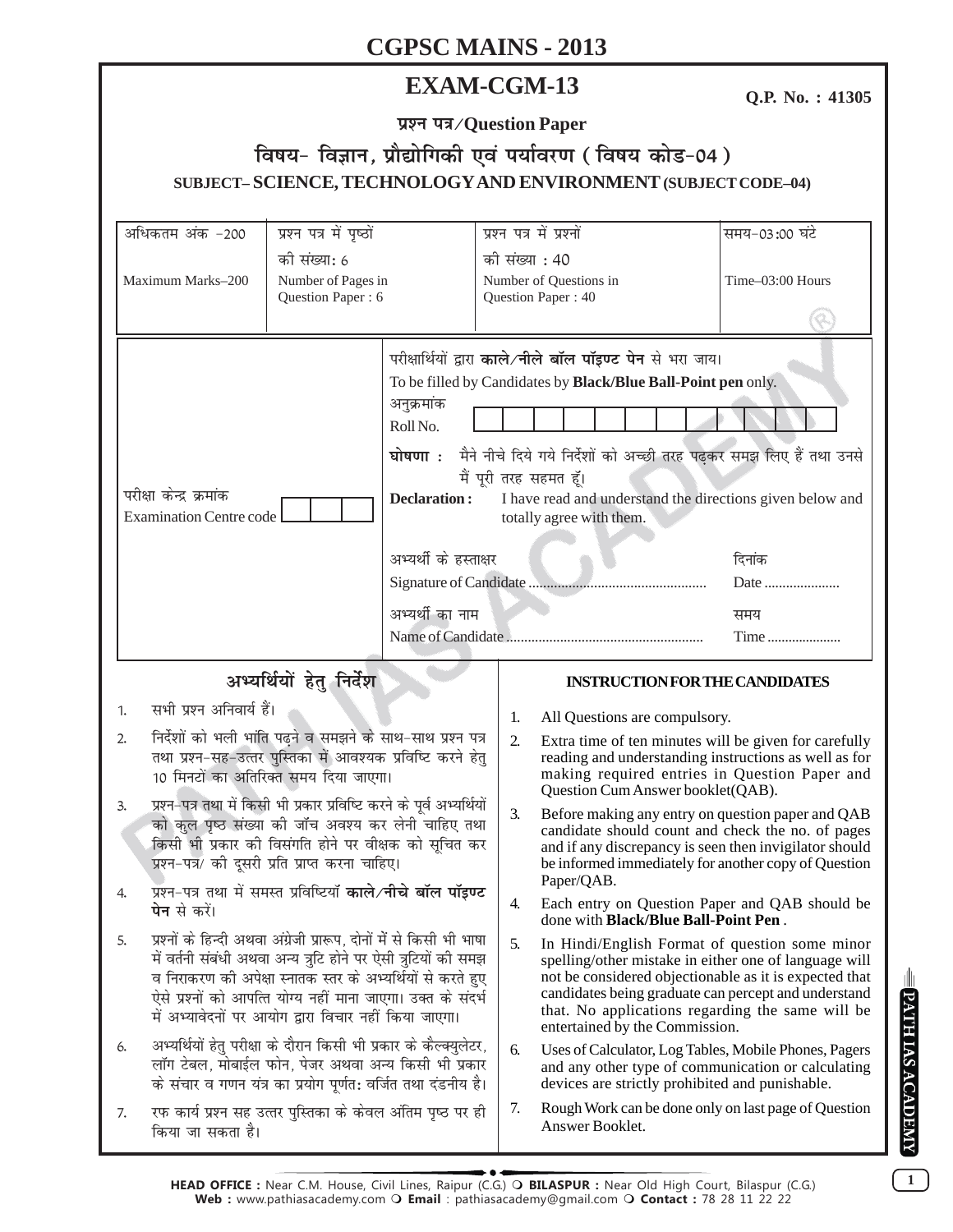### खण्ड-1

#### SECTION-1 ( उत्तर की शब्द सीमा-30. अंक-02)

CAD

#### भाग -1

रासायनिक अभिक्रिया की दर को परिभाषित करे।  $1.$ 

Define rate of Chemical reaction.

- $2.$ pH स्केल क्या है ? pH स्केल के आधार पर विलयन की अम्लीयता, क्षारीयता एवम् उदासीनता की पहचान कैसे करेंगे ? What is pH scale ? How will you identify acidity, alkalinity and neutrality of a solution ?
- साबून और अपमार्जक में क्या अंतर है ?  $\mathfrak{Z}$ .

What is the difference between soap and detergent?

पॉलिविनाइल क्लोराइड (PVC) की संरचना एवम् उपयोग लिखे।  $\overline{4}$ . Write structure and uses of Poly Vinyl Chloride (PVC).

### भाग $-2$

पवन ऊर्जा की क्या सीमाएँ हैं ? 1.

What are the limitations of wind energy?

अवतल दर्पण के दो उपयोग बताइये।  $\mathcal{L}$ 

Mention two uses of concave mirror.

- प्रत्यावर्ती धारा तथा दिष्ट धारा से क्या तात्पर्य हैं ?  $\overline{3}$ . What is meant by alternating and direct current?
- एक्स किरणों के आवृत्ति परास को बताइये। एक्स किरणों के दो गुणों को बताइये।  $\overline{4}$ . Give the frequency range of X-rays. Mention two properties of X-rays.

#### भाग  $-3$

प्रकाश संश्लेषण की प्रक्रिया में प्रकाश अभिक्रिया की भमिका क्या है ?  $1.$ 

What is the role of Light Reaction in photosynthesis?

'स्वपोषी पोषण' का संक्षिप्त वर्णन कोजिये।  $\overline{2}$ .

Discuss briefly the Autotrophic Mode of Nutrition.

वृक्क से सम्बंधित रोगों का उल्लेख कीजिये।  $\overline{3}$ .

Write about the diseases related to kidney.

ऐसी एक ग्रन्थि का नाम बताइये जो बाह्य-स्रावी एवं अंत:स्रावी, दोनों ग्रंथियों के रूप में जानी जाती है। मनुष्य में इस ग्रन्थि के कार्यों का संक्षिप्त  $\overline{4}$ . वर्णन कीजिये।

Name a gland which serves both as exocrine and endocrine gland and describe its functions briefly in human beings.

 $\overline{2}$ 

HEAD OFFICE : Near C.M. House, Civil Lines, Raipur (C.G.) O BILASPUR : Near Old High Court, Bilaspur (C.G.) Web: www.pathiasacademy.com O Email: pathiasacademy@gmail.com O Contact: 78 28 11 22 22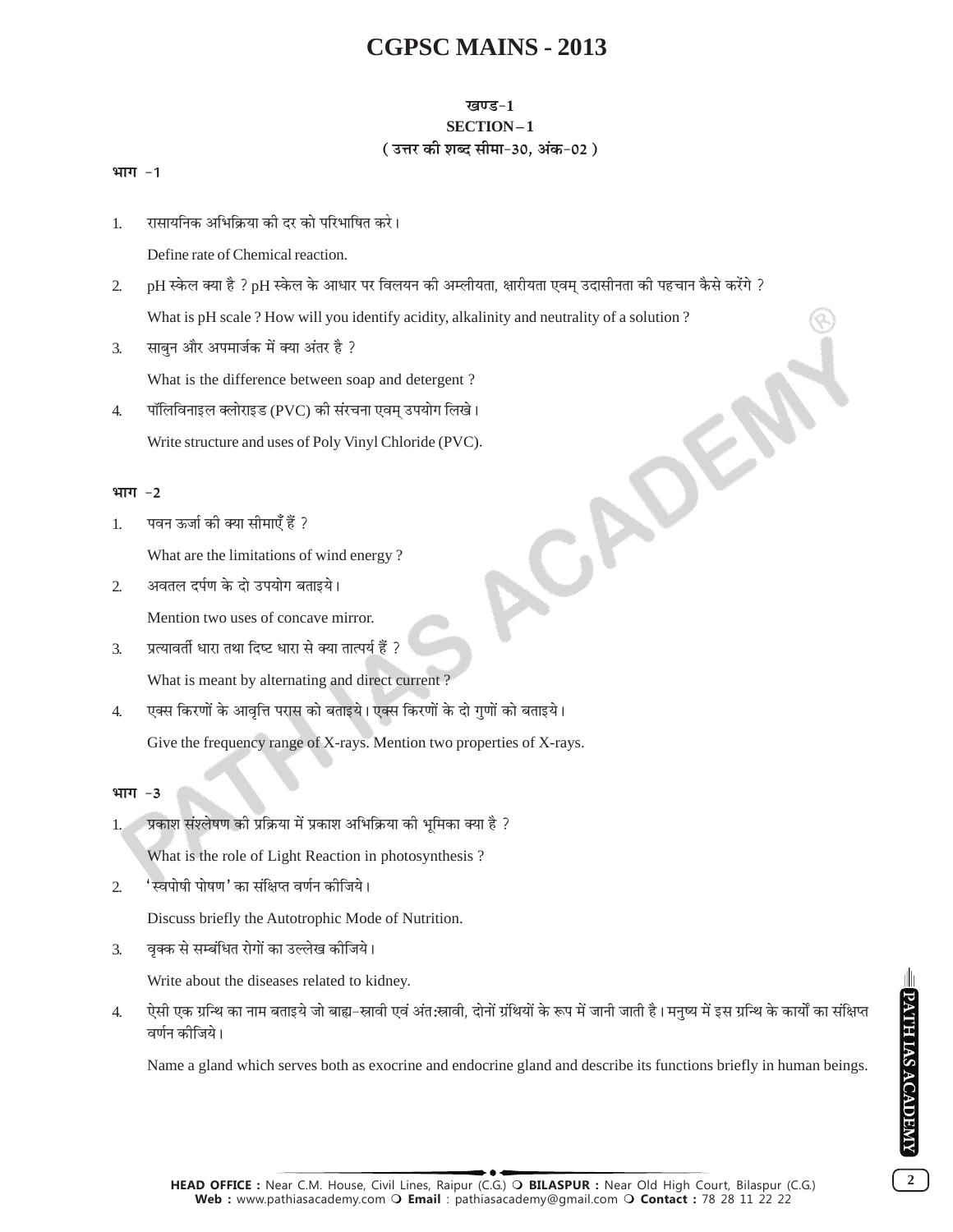#### भाग -4

तीन सौर ऊर्जा चलित उपकरणों के नाम लिखिए।  $\mathbf{1}$ 

Write the names of three solar energy powered equipments.

 $\overline{2}$ . कम्प्यूटर स्मृति क्या है ?

What is computer memory?

न्यूक्लियर पावर कार्पोरेशन ऑफ इंडिया लिमिटेड द्वारा प्रचालनरत न्यूक्लियर रिएक्टरों की संख्या तथा संस्थापित क्षमता लिखिये।  $\mathfrak{Z}$ . Write down the number and installed capacity of the nuclear reactors operated by Nuclear power corporation of India.

श्वेत और हरित क्रांति के बीच अंतर स्पष्ट कीजिये। इन क्रांतियों से जुडे व्यक्तियों के नाम बताइये।  $\overline{4}$ .

Differentiate between white and green revolutions. Name the people associated with these revolutions.

#### भाग -5

निम्नलिखित को परिभाषित कीजिए:

Define the following:

- नाभिकीय प्रदुषण । 1. Nuclear Pollution
- हरित गृह प्रभाव  $\overline{2}$ . Green House Effect.
- $\mathcal{F}_{\mathcal{L}}$ अम्ल-वर्षा। Acid Rains.
- भू-स्खलन  $\overline{4}$ .
	- Landslides.

### खण्ड-2 SECTION-2 ( उत्तर की शब्द सीमा-60, अंक-04 )

#### भाग

- प्राथमिक, द्वितीयक एवम् तृतीयक अल्कोहल में अन्तर के लिए विक्टर मेयर परीक्षण का उपयोग कैसे किया जाता है ? 5. How Victor Mayer's test is used to distinuguish among primary, secondary and tertiary alcohol?
- संरचना के आधार पर पॉलीमर का वर्गीकरण उदाहरण सहित लिखे। 6.

Write classification of polymer on the basis of structure with example.

भाग -2

- नाभिकीय संलयन से आप क्या समझते हैं ? इसके उदाहरण दीजिए। ताप नाभिकीय संलयन क्या होता है ? 5. What is nuclear fusion ? Give its example. What is thermo nuclear fusion ?
- किरण चित्रों की सहायता से उत्तल लेंस द्वारा प्रतिबिम्ब निर्माण को दर्शाइयें, जबकि प्रतिबिम्ब स्थित हैं, 6.
	- $\ddot{1}$  $2F$ पर
	- $F \nabla$  $\ddot{u}$ )

 $\overline{3}$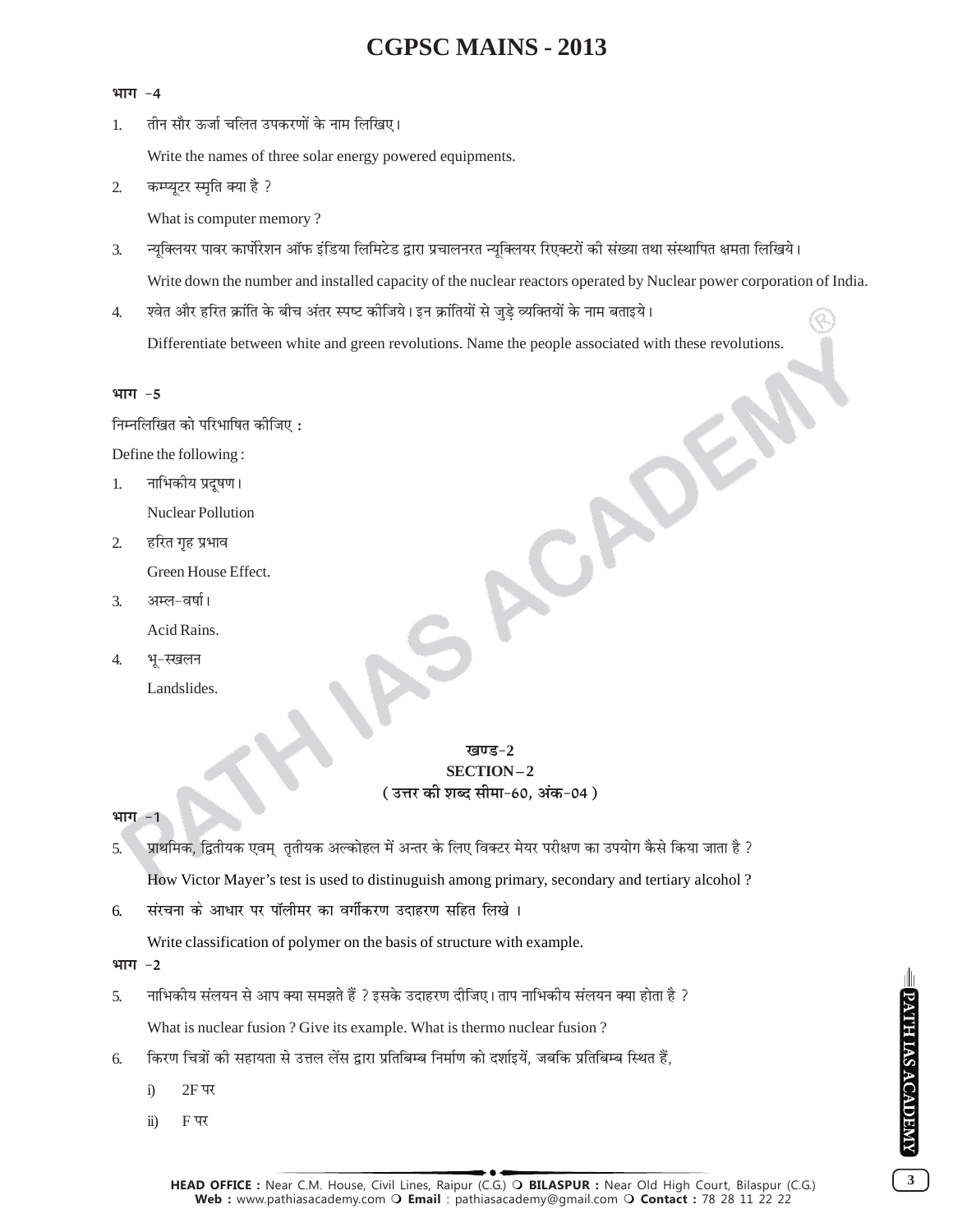Show with the help of Ray diagram, the formation of image by a convex lens, when the object is at,

- $\ddot{1}$  $2F$
- $\overline{F}$  $\ddot{u}$ )

#### भाग -3

मनृष्य में 'रुधिर समूह' पर टिप्पणी लिखिये। 5.

Describe briefly the "Blood Groups" in human being.

'कृत्रिम वर्धी प्रजनन' क्या है ? इसके विभिन्न प्रकारों का संक्षिप्त उल्लेख कीजिये। 6. What is "Vegetative Reproduction"? Describe briefly its various types.

#### भाग $-4$

पॉली हाउस क्या है ? समझाइये। 5.

What is poly house? Explain.

उपग्रह जीसेट-10 की विशेषताओं का वर्णन कीजिये। 6. Describe the features of the satellite GSAT-10.

### भाग $-5$

निम्नलिखित को समझाइए:

Explain the following:

- 1. मृदा प्रदूषण। Soil pollution.
- जनसंख्या वृद्धि।  $\overline{2}$ 
	- Population growth.

### खण्ड-3 SECTION-3 ( उत्तर की शब्द सीमा-100, अंक-08 )

ACADE

#### भाग

अम्ल एवम् क्षार को आर्हीनियस सिद्धांत, ब्रॉन्स्टेड-लौरी सिद्धांत एवम् लुइस सिद्धांत के आधार पर उदाहरण सहित परिभाषित करें। 7. Define Acid and Base according to Arrhenius theory, Bronsted-Lowery theory and Lewis theory with example.

#### भाग $-2$

उपयुक्त चित्र की सहायता से एक शुष्क सेल की संरचना एवं कार्य विधि समझाइये। 7.

With the help of a suitable diagram, explain the construction and working of a dry cell.

#### भाग $-3$

पाचन क्या है ? मनुष्य के पाचन-संस्थान में होने वाली प्रमुख पाचन क्रिया एवं उनसे सम्बंधित एन्जाइम्स का उल्लेख कीजिये। 7.

What is Digestion ? Describe the role of enzymes in digestive process of human digestive system.

 $\overline{\mathbf{4}}$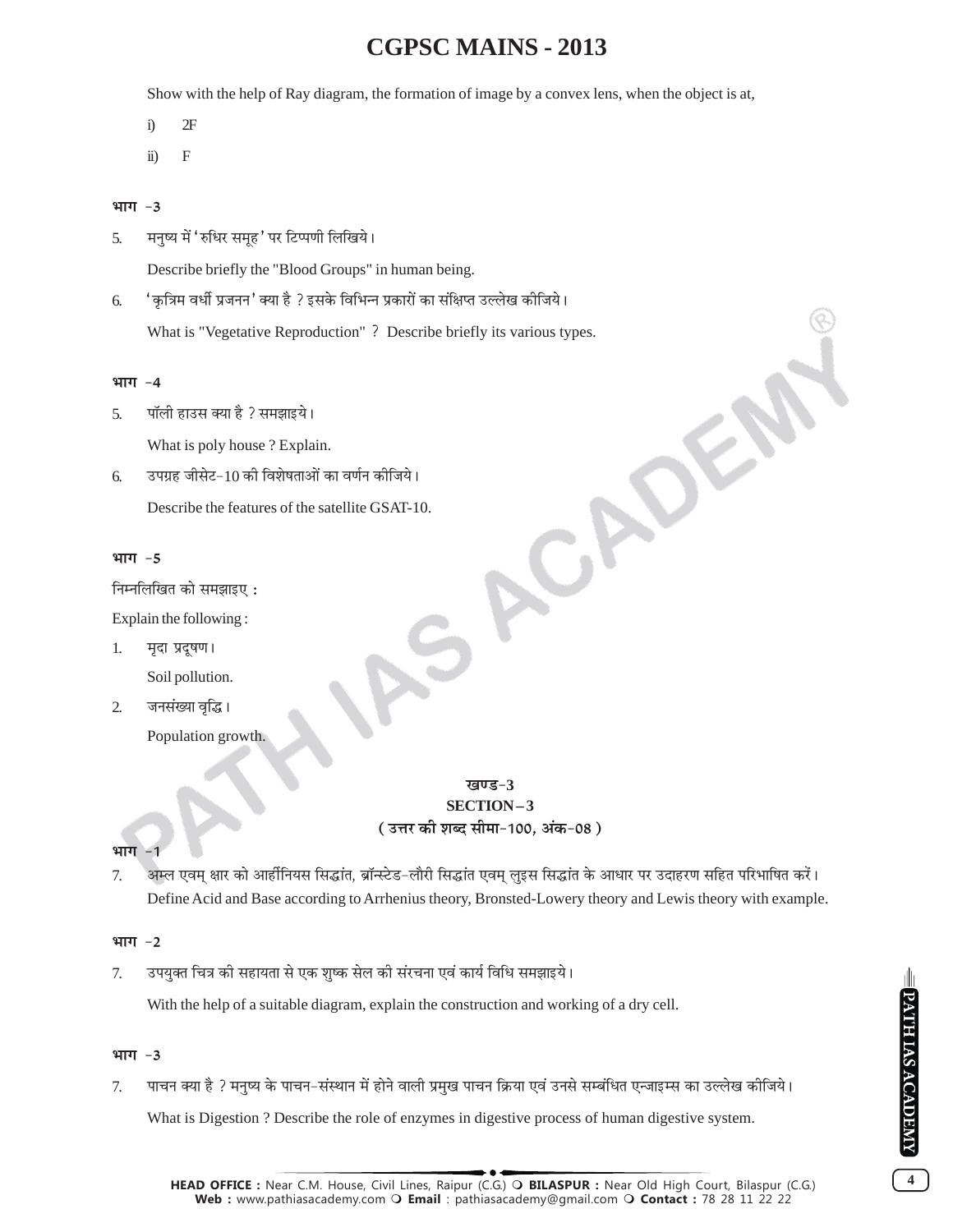#### भाग -4

भारत में फसल संरक्षण के नवीन दृष्टीकोण की आवश्यकता पर टिप्पणी लिखिये। 7. Write a note about the need for a novel approach to crop protection in India.

#### भाग $-5$

' जल प्रदूषण ' क्या है ? विभिन्न प्रकार ' जल प्रदूषक स्रोतों ' एवं इनके ' नियंत्रण ' का उल्लेख कीजिये। 7 What is "Water Pollution"? Describe the "sources of water pollutants" and their "control" measures.

#### खण्ड-4

#### **SECTION-4**

#### ( उत्तर की शब्द सीमा-250, अंक-20 )

### (इस खण्ड में विभिन्न भागों से कुल 03 प्रश्न दिए जाएंगे।

### अभ्यर्थी को इनमें से कोई 02 उत्तर देने होंगे)

#### भाग -1

निम्नांकित प्रश्नों के उत्तर दे :  $\mathsf{R}$ 

Answer the following:

- एथिल एल्कोहल बनाने की दो विधियों का वर्णन अभिक्रिया के साथ करें। a)
- Explain two methods of preparation of ethyl alcohol with reaction. a)
- एथिल एल्कोहल के अम्लीय गुण का वर्णन करें।  $b)$
- Explain acidic nature of Ethyl alcohol  $b)$
- एथिल एल्कोहल एवम फिनाल की अम्लीयता की तुलना करें।  $\mathbf{c})$
- Compare the acidity of ethyl alcohol and phenol.  $\mathbf{c})$

#### भाग -2

निम्नलिखित को समझाइए: 8.

Explain the following:

- विद्युत् धारा का चुम्बकीय प्रभाव। a)
- a) Magnetic effect of electric current.
- मानव नेत्र की संरचना, उसके दोष एवं उपचार।  $b)$
- Structure of human eye, its defects and remedies.  $b)$

#### भाग $-3$

- मनृष्य की रक्त संरचना एवं कार्यों का वर्णन कीजिये।  $\mathbf{8}$ 
	- Describe the composition and functions of Blood.

#### खण्ड-5

### SECTION-5 (उत्तर की शब्द सीमा-500, अंक-40) (इस खण्ड में विभिन्न भागों से कुल 02 प्रश्न दिए जाएंगे। अभ्यर्थी को इनमें से कोई 01 उत्तर देने होंगे)

#### भाग -4

भारतीय ग्रामीण समुदाय के लिये सूचना और संचार प्रौद्योगिकी (आई.सी.टी.) की भूमिका का विस्तृत रूप से वर्णन कीजिये। 8.

Describe in detail the role of Information and Communication Technology (ICT) for Indian Rural Communities.